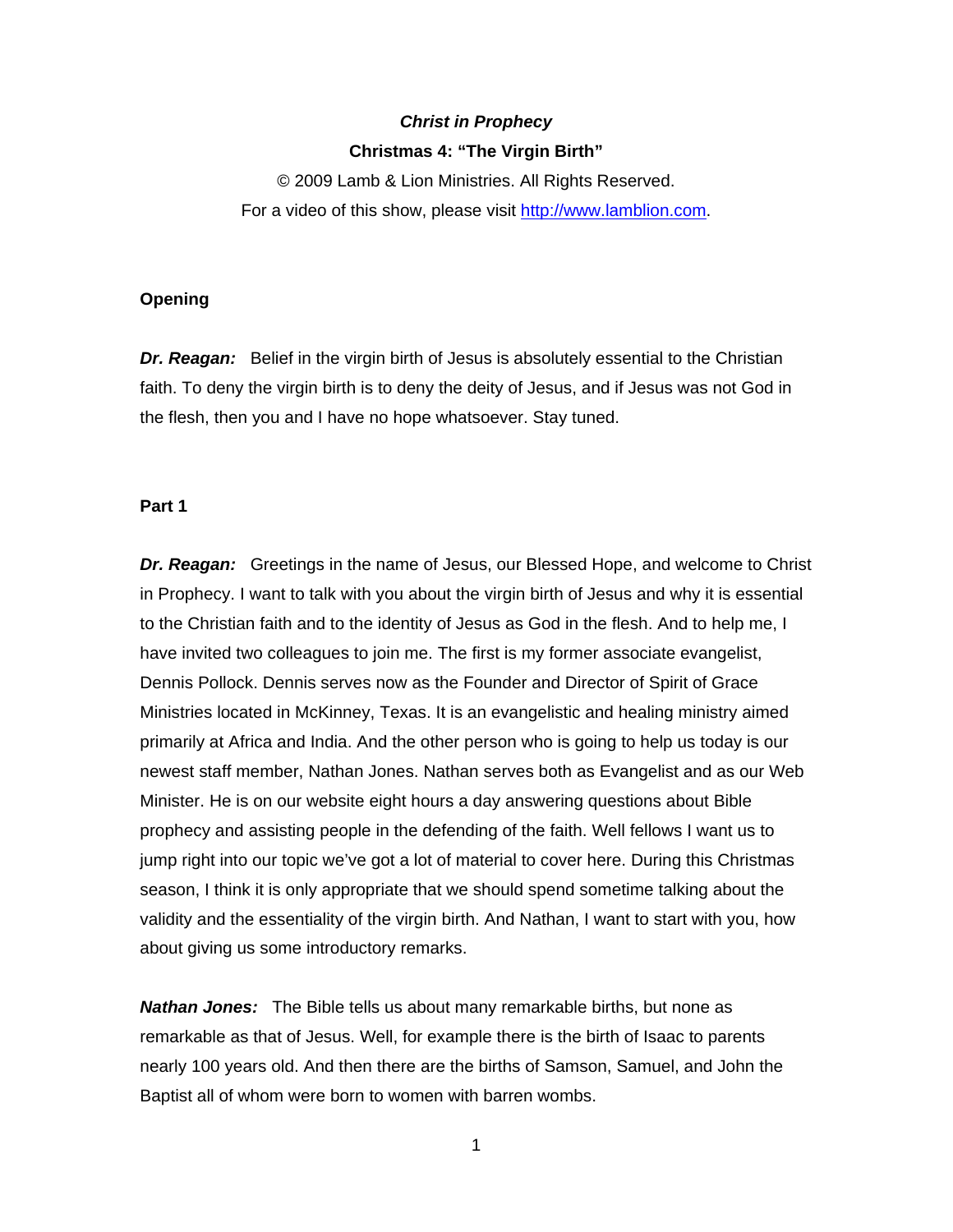*Dennis Pollock:* Yes, and I think we should point out that there have been some remarkable births since Bible times like the Dionne Quintuplets in Canada in the 1930's, the Stanek Sextuplets in 1973 in Texas, and the McCaughey Septuplets in 1997 in Iowa.

*Nathan Jones:* That was easy for you to say!

**Dennis Pollock:** Well, actually I had to practice a little bit! But, folks, none of those births, as difficult as they are to say, is the most spectacular birth of modern times. The most amazing birth since biblical times would have to be that of Louise Brown in Lancashire, England on July 25, 1978. She was the first baby conceived outside the human body, the first "test tube baby."

*Nathan Jones:* History attests to barren wombs made fertile. History attests to amazing multiple births. History attests to conception outside the womb. But none of these births is as amazing, as miraculous, as stupendous as the birth of Jesus of Nazareth.

#### *Dr. Reagan:* Amen.

*Nathan Jones:* The birth proclaimed to the shepherds of Bethlehem by the angels of God. Now the birth of Jesus of Nazareth is the most unique birth in all recorded history, for the Bible tells us that He was born of a virgin.

*Dr. Reagan:* And that's where I would like for us to go right now to the Bible. Let's begin our search for biblical evidence to substantiate the virgin birth

## **Part 2**

*Dr. Reagan:* To set the stage for our discussion, I would like to read a passage from Matthew 1:18-21. And I am going to read it out of a Bible that you may not be familiar with. It is called the *Jewish New Testament*. It is a translation by David Stern, who is a Messianic Jew who lives in Jerusalem. The purpose of this translation is to show that the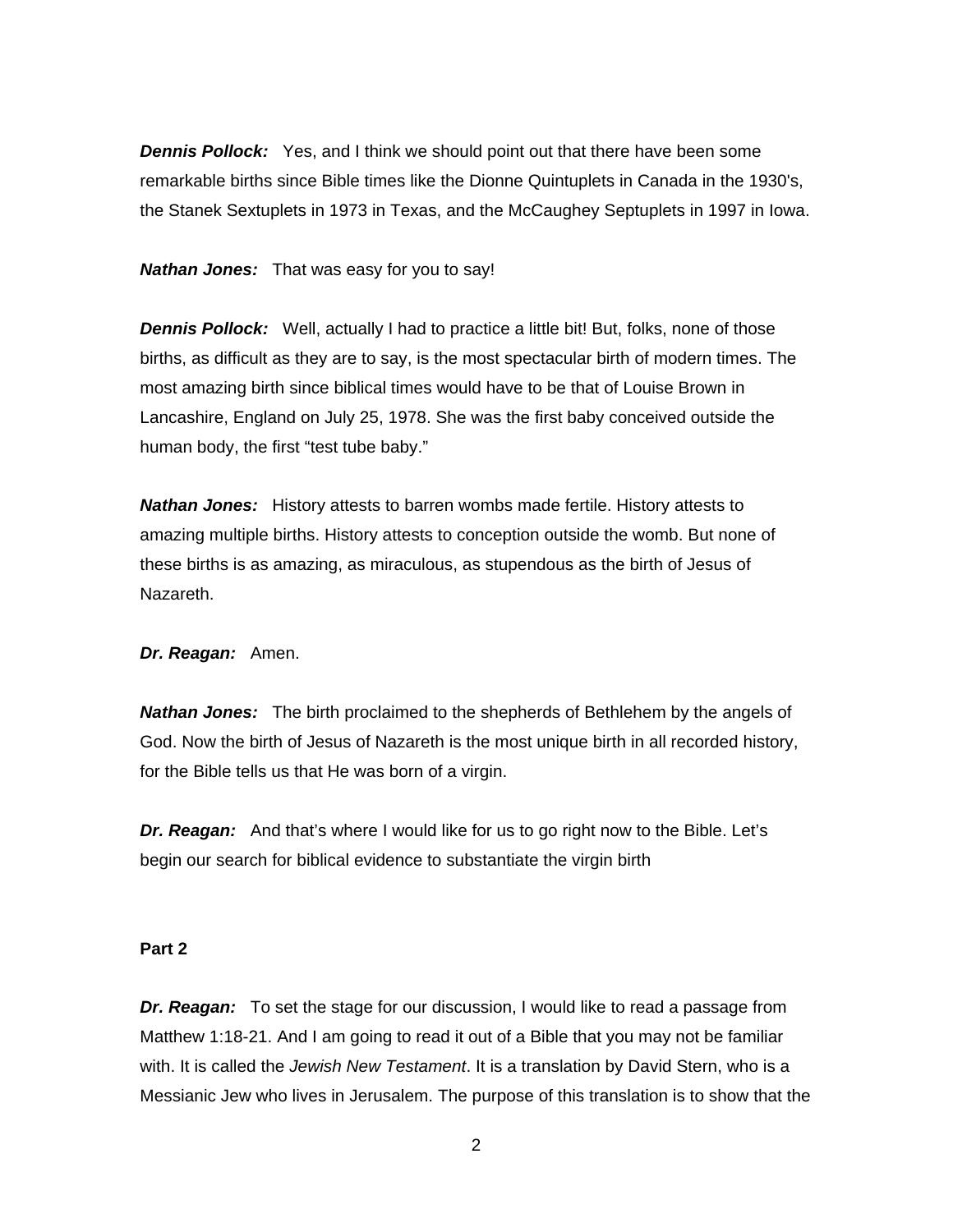New Testament is a book that was written by Jews and is steeped in Jewish culture. He does this by restoring the Jewish names of people and places that have been anglicized in our English translations. Listen carefully now to this very familiar passage put in words that maybe you have never heard before. Beginning in verse 18: "Here is how the birth of Yeshua the Messiah took place. When His mother Miryam was engaged to Yosef, before they were married, she was found to be pregnant from the Ruach-HaKodesh [the Holy Spirit]. Her husband-to-be, Yosef, was a man who did what was right; so he made plans to break the engagement quietly, rather than put her to public shame. But while he was thinking about this, an angel of Adonai appeared to him in a dream and said, "Yosef, son of David, do not be afraid to take Miryam home with you as your wife; for what has been conceived in her is from the Ruach-HaKodesh. She will give birth to a son, and you are to name Him Yeshua [which means, 'Adonai saves,'] because He will save His people from their sins." And all this happened in order to fulfill what Adonai had said through the prophet, "The virgin will conceive and bear a son, and they will call Him Immanuel." (The name means, "God is with us.")

*Nathan Jones:*As you can see, the Bible clearly states that Jesus was born of a virgin. And, I tell you, folks, I don't think it would be an overstatement to say that Satan hates the fact of the virgin birth. He hates it because it attests to the divinity of Jesus, and Satan is determined to do everything possible to convince the world that Jesus was just a man.

*Dennis Pollock:* The point that Nathan just made was illustrated in a song contained in the popular Broadway musical and movie called, "Jesus Christ, Superstar." In one of the key scenes in the production, Mary Magdalene sings a song about Jesus while he is sleeping. The words go like this: "I don't know how to love him. What to do, how to move him. I've been changed, yes really changed. In these past few days, when I've seen myself, I seem like someone else. I don't know how to take this. I don't see why he moves me. He's a man. He's just a man. And I've had so many men before, in very many ways, He's just one more." I want you to notice the words, "He's a man, he's just a man." Satan has orchestrated attacks like this on the fact of the virgin birth ever since it was proclaimed to the shepherds in Bethlehem. Philosophers and scientists scoff at it as nothing but a "childish myth." Jewish leaders, from the earliest of times, have written it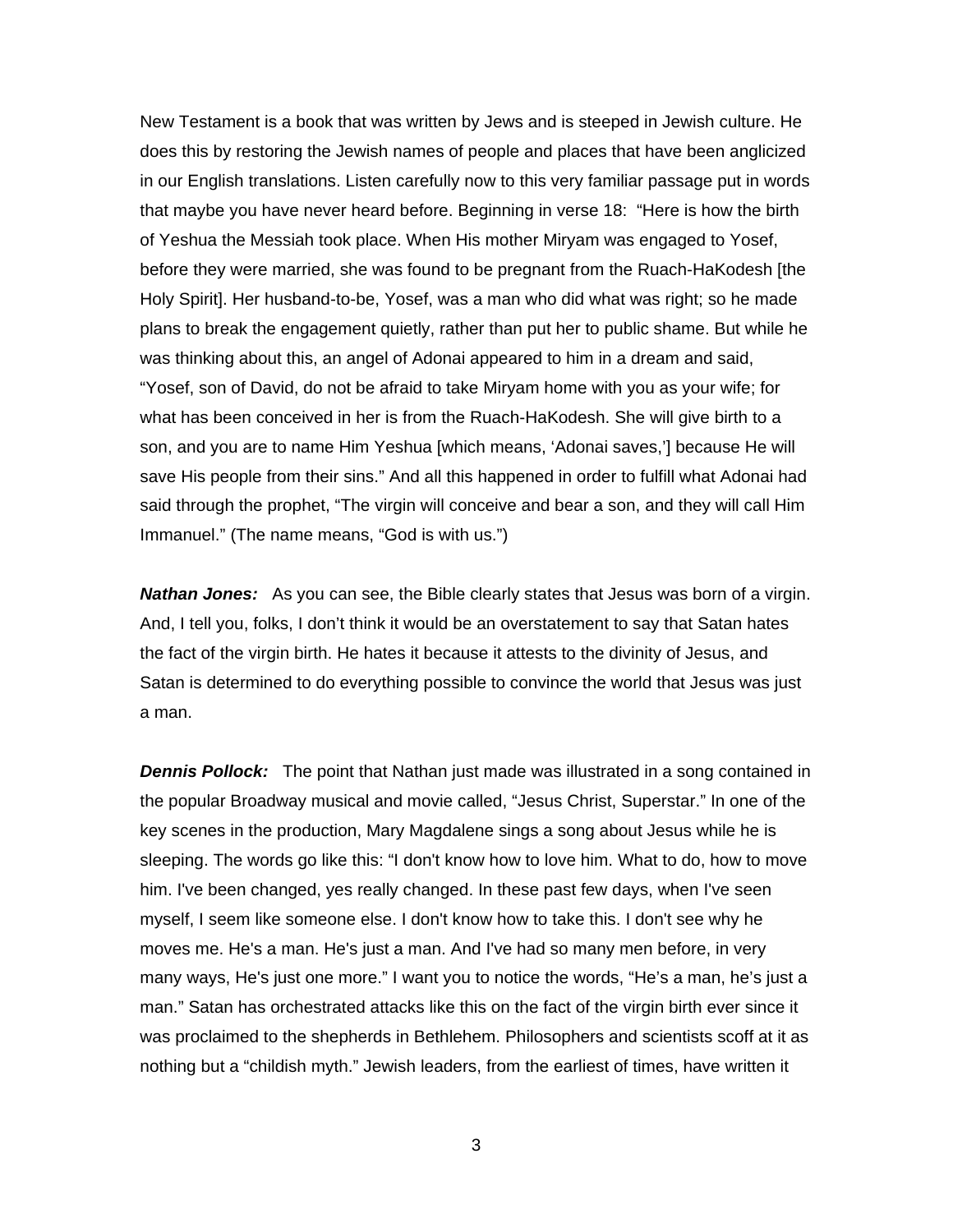off as "a cruel hoax." Saddest of all, many modern day Christian theologians contend that it is "a non-essential legend."

*Dr. Reagan:* Folks, today, the virgin birth is flagrantly denied by professors at many Christian seminaries. In fact, I would venture to say that it is the most ridiculed doctrine in the Christian faith. It is usually dismissed as nothing but a "Johnny-come-lately myth" conjured up by a bunch of ignorant shepherds in the First Century.

*Nathan Jones:* Dave's observations are supported by a recent survey of Protestant seminaries. The survey showed that only 56% of students polled believe in the virgin birth, and many of those will cease believing before they graduate. The 44% who denied the virgin birth stated that Jesus was born of Mary and Joseph, or of an illicit love affair between Mary and a Roman soldier, or a Greek merchant. Or, they said they just didn't know where Jesus came from!

**Dennis Pollock:** Even in the time of Jesus His origin was a matter of ambivalence and constant speculation. In John 6 we are told that the Jewish leaders scoffed at His claim that He had come from Heaven. They said, "How can you claim that you came from Heaven when we know your mother and father?" In John 7 we are told that some of the residents of Jerusalem rejected Jesus' claim to be Messiah because they said, "We know where you came from, but when the Messiah comes, no one will know where he came from." And in John 8 we are told that some of the people accused Jesus of being born of fornication while others claimed he was a half-breed Samaritan.

*Nathan Jones:* Another interesting thing is that Jesus Himself revealed the reason for all this ambivalence about His origin. Listen to this passage in Matthew 16, "Now when Jesus came into the district of Caesarea Philippi, He began asking His disciples, saying, 'Who do people say that the Son of Man is?" And they said, "Some say John the Baptist; and others, Elijah; but still others, Jeremiah, or one of the prophets." He said to them, "But who do you say that I am?" And Simon Peter answered and said, "You are the Christ, the Son of the living God." And Jesus answered and said to him, "Blessed are you Simon Barjona, because flesh and blood did not reveal this to you, but My Father who is in heaven." Now note carefully this last verse. Jesus said His divinity had been revealed to Peter by God the Father. The point is that the only way that anyone will ever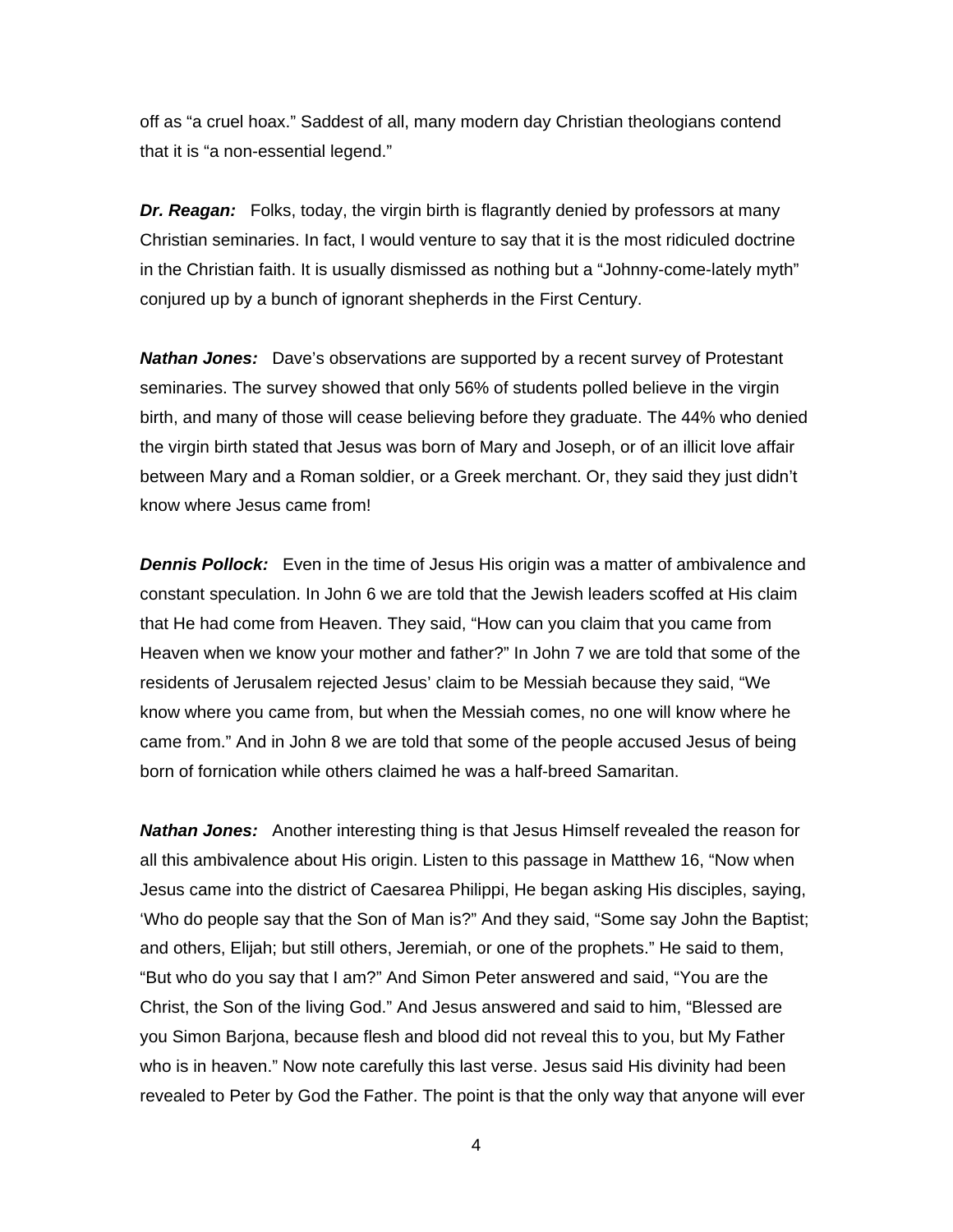know the deity of Jesus is by a divine revelation from God. Man will never come to this through philosophy, theology, or science. It must be revealed.

*Dr. Reagan:* You got that right, Nathan. Folks, man through his own knowledge will always conclude that Jesus was just a great scholar, or teacher, or prophet, or leader, or whatever. But Man, reasoning on his own, will always miss the central point that Jesus is the Son of the Living God. And therefore, man operating in the flesh will always deny the virgin birth because the virgin birth and the deity of Jesus are absolutely inseparable. If Jesus is God, then He must be born of God. He cannot be born of human parents. It is therefore my position that to deny the virgin birth is to deny the deity of Jesus.

**Dennis Pollock:** I would agree, Dave. You see, folks without the virgin birth, Jesus is, in the words of the Broadway musical, "just another man," born with the flawed sin nature inherited by all of us from Adam. And if Jesus is just another man, then you and I have no hope whatsoever. That's why the virgin birth is not a peripheral issue. It is central to the Christian faith.

*Dr. Reagan:* It certainly is, Dennis, it certainly is. And folks, in just a moment we're going to shift our attention from the essentiality of the virgin birth to the validity of it. In the process we will take a look at the evidence that the virgin birth of Jesus really did occur. But before we do that, we are going to pause for a message about a very special publication of this ministry.

# **Part 3**

*Dr. Reagan:* Let's continue with the Christmas story by reading from Luke 1, beginning with verse 26, once again using the Jewish New Testament translation. It reads as follows: "In the sixth month, the angel Gavri'el was sent by God to a city in the Galil called Natzeret, to a virgin engaged to a man named Yosef, of the house of David; the virgin's name was Miryam. Approaching her, the angel said, 'Shalom, favored lady! Adonai is with you!' She was deeply troubled by his words and wondered what kind of greeting this might be. The angel said to her, 'Don't be afraid, Miryam, for you have found favor with God. Look! You will become pregnant, you will give birth to a son, and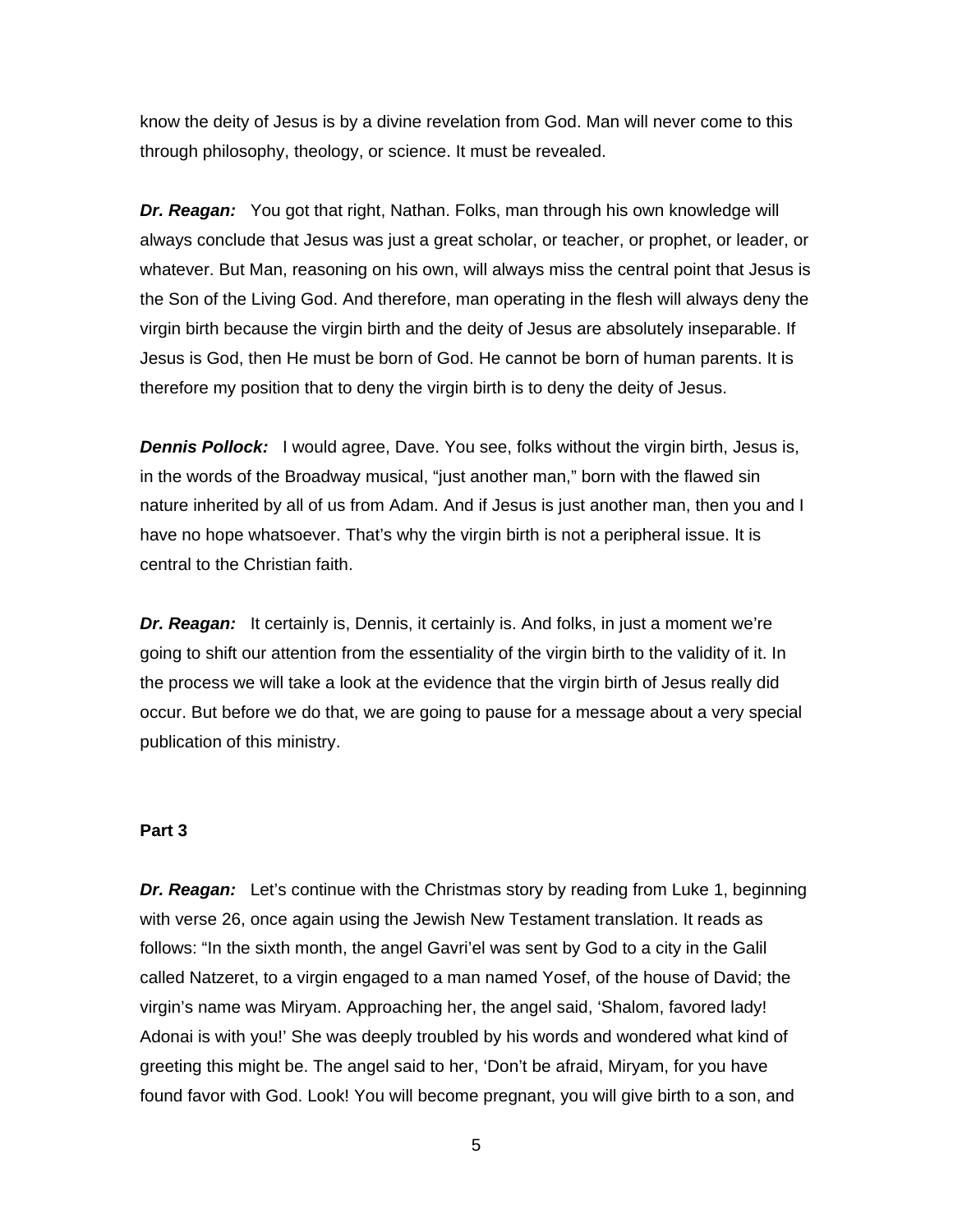you are to name Him Yeshua. He will be great, He will be called the Son of HaElyon [meaning Son of the most High]. Adonai, God, will give Him the throne of His father David; and He will rule the House of Ya'akov forever, there will be no end to His Kingdom.'" Now, before we consider the evidence of the virgin birth that is presented in these verses, I want to remind all of us of one very important fact. The person who wrote these verses was a man named Luke who happened to be a medical doctor. This is important because he gives us more information about the virgin birth than all the rest of the Gospel writers combined.

*Nathan Jones:* I mean, think of it, folks God used a medical doctor, a man of science, to give us the detailed facts about the virgin birth. And I believe He did this on purpose so that no one could rightfully dismiss the story as mythological imaginations of ignorant and superstitious person. The witness here is a medical doctor!

*Dennis Pollock:* Another thing we need to keep in mind as we consider these verses from Luke is that in that day and time, there was no such thing as a shot-gun weddings. A formal marriage contract was negotiated and signed at which point the couple was considered to be married, but the marriage was not consummated until after a waiting period of 9 months to a year. During that time the husband prepared a house for them to live in and the wife proved her faithfulness.

*Nathan Jones:* Dennis, and if a woman got pregnant during that time period, she'd be in trouble. It meant she would either be stoned to death for infidelity or else be humiliated by a divorce decree. So, Gabriel's announcement that Mary was to become pregnant during that waiting period carried grave consequences, to say the least. Let's consider Mary's response.

*Dr. Reagan:* Okay let's pick up again in Luke 1, beginning with verse 34 reading from the Jewish New Testament. "'How can this be,' asked Miryam of the angel, 'Since I am a virgin?' The angel answered her, 'The Ruach HaKodesh [the Holy Spirit] will come over you, and the power of HaElyon [the Most High God] will cover you. Therefore, the holy child born to you will be called the Son of God. You have a relative, Elisheva, who is an old woman; and everyone says she is barren. But she has conceived a son and is six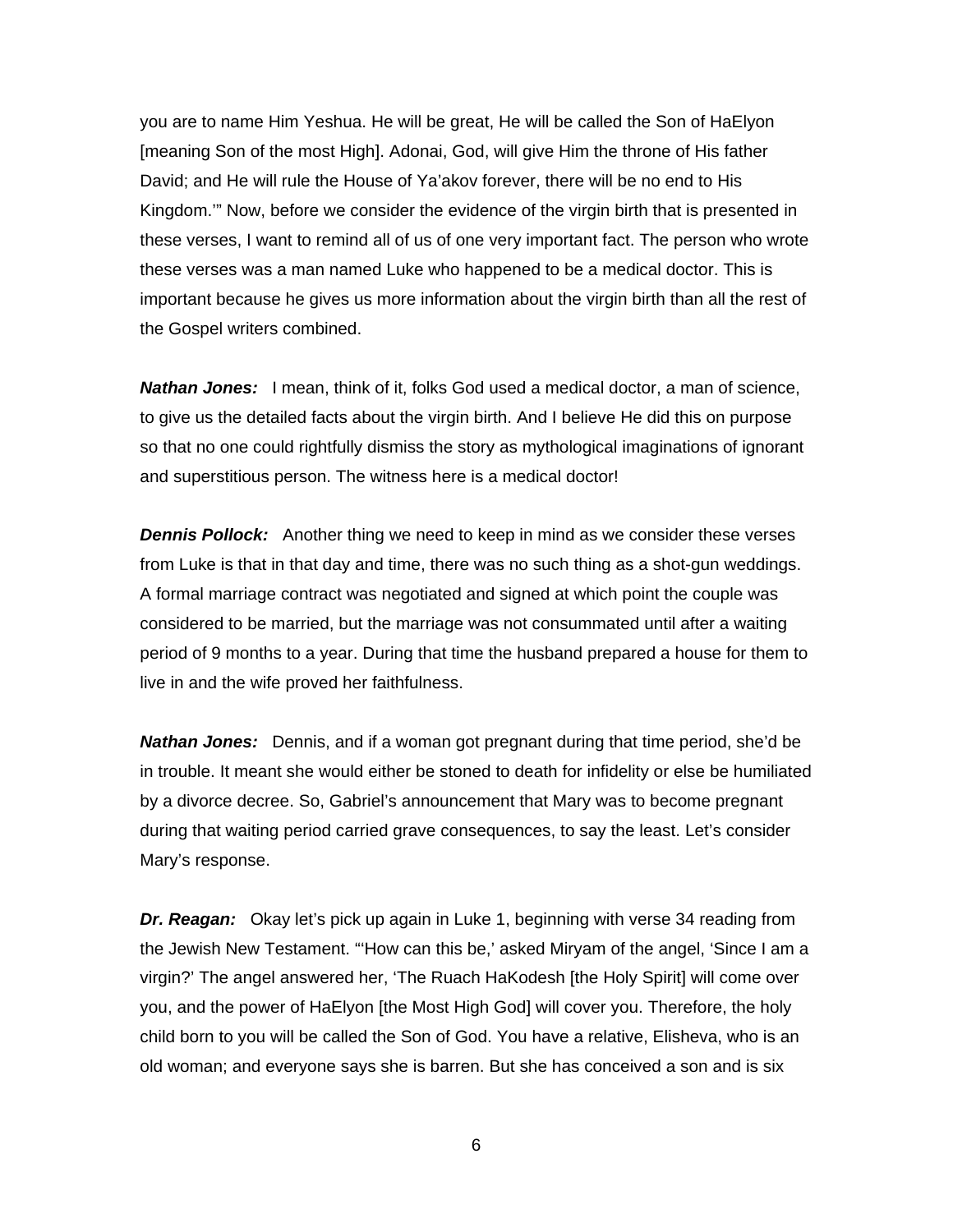months pregnant! For with God, nothing is impossible.' Miryam said, 'I am the servant of Adonai; may it happen to me as you have said.'

**Dennis Pollock:** Now the first thing we need to note about Mary's response is that she was no naive child. She knew what it took to have a baby, and so she immediately proclaimed, 'How can this be, since I am a virgin?' Gabriel responds by telling her that the conception will be miraculous by the power of the Holy Spirit.

*Nathan Jones:* And, Dennis, I think it is important to note that the miraculous conception is Bible prophecy.

## *Dennis Pollock:* Amen.

*Nathan Jones:* I mean at the dawn of history, in the Garden of Eden, when Adam and Eve sinned, God promised them that one day they would be reconciled to Him through "the seed of woman." That statement clearly implies a Messiah who would be virgin born. Thousands of years later, the prophet Isaiah specifically stated that the Messiah would be born of a virgin. We know from the Talmud that even the Jewish rabbis interpreted these verses to mean that the Messiah would be born of "no earthly father," and that His conception would be "like the dew of the Lord upon a woman."

*Dr. Reagan:* And Nathan, the Gospel of Luke not only records the fulfillment of these particular prophecies, it also provides confirmation that the conception was truly miraculous in nature. Listen carefully to these next few verses. Beginning here in verse 39, it says, "Without delay, Miryam set out and hurried to the town in the hill country of Y'hudah where Z'kharyah lived, entered his house and greeted Elisheva. When Elisheva heard Miryam's greeting, the baby in her womb stirred. Elisheva was filled with the Ruach HaKodesh and spoke up in a loud voice, and said, 'How blessed is the child in your womb!' 'Who am I that the mother of my Lord should come to me? For as soon as the sound of your greeting reached my ears, the baby in my womb leaped for joy! Indeed you are blessed, because you have trusted that the promise Adonai has made to you will be fulfilled.'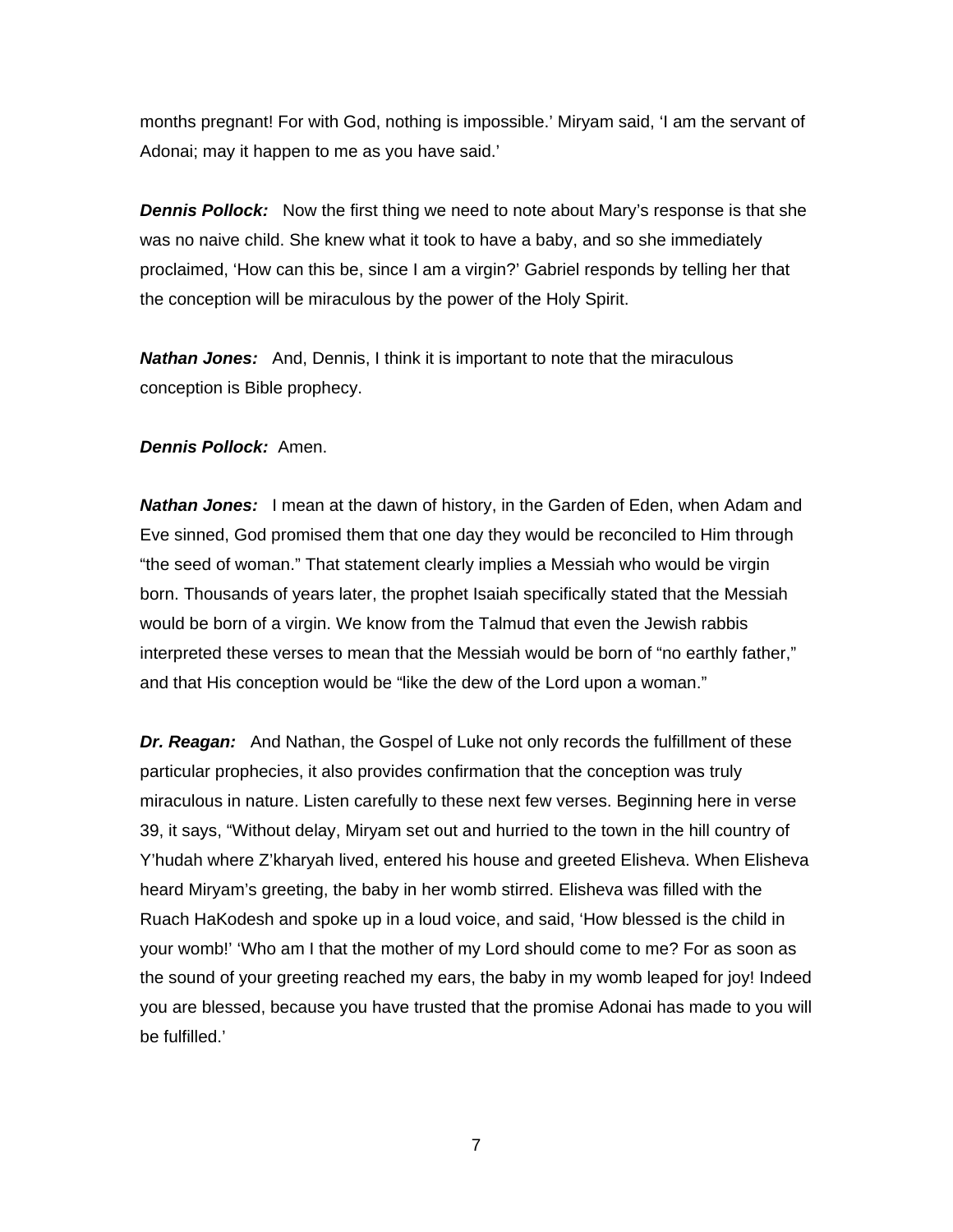**Dennis Pollock:** Notice that the innocence of Mary is attested to over and over again in these particular verses. For example, the first thing they tell us is that Mary ran to a relative, Elizabeth, to share with her the good news of her pregnancy. Let me ask you, how many pregnant unwed girls have you ever seen behave in that manner? They are normally overwhelmed with shame, and the last people they want to know about their situation would be their relatives!

*Nathan Jones:* You can say that again, Dennis, because her innocence is yet again proven by the fact that she ran to a priestly family. You see, folks, Elizabeth's husband, Zacharias, was a priest. If Mary were pregnant by fornication, it would have been the responsibility of Zacharias to report her and have her tried and even stoned to death.

**Dennis Pollock:** I think Mary's innocence is also confirmed by the reaction of Elizabeth when she cried out, "Blessed are you among women, and blessed is the fruit of your womb!" She did that before Mary could even tell her the purpose of her visit! The passage says she did it under the anointing of the Holy Spirit. In other words, Elizabeth was given a supernatural word of knowledge, and this must have served as a confirmation to Mary of the message that Gabriel had given her.

*Nathan Jones:* And further confirmation is supplied by John the Baptist who at that time was still in the womb of his mother, Elizabeth. He began to leap with joy in his mother's womb when Mary arrived, because he sensed the presence of the Messiah!

*Dr. Reagan:* Yes, and then people have the audacity to say that a child in the womb is not a human being! But that is another issue for another time. Let's get back to out story here. Folks, we are going to begin reading again here in Luke chapter 1, beginning with verse 46, and it says this, "Miryam said." And here Miryam begins to sing a song. "'My soul magnifies Adonai; and my spirit rejoices in God, my Savior, who has taken notice of his servant-girl in her humble position. For imagine it! From now on, all generations will call me blessed. The Mighty One has done great things for me! Indeed, His name is Holy; and in every generation He has mercy on those who fear Him."

**Dennis Pollock:** I ask you, folks, what unwed pregnant girl has ever behaved in this manner? The behavior of Mary is the behavior of innocence. And another confirmation of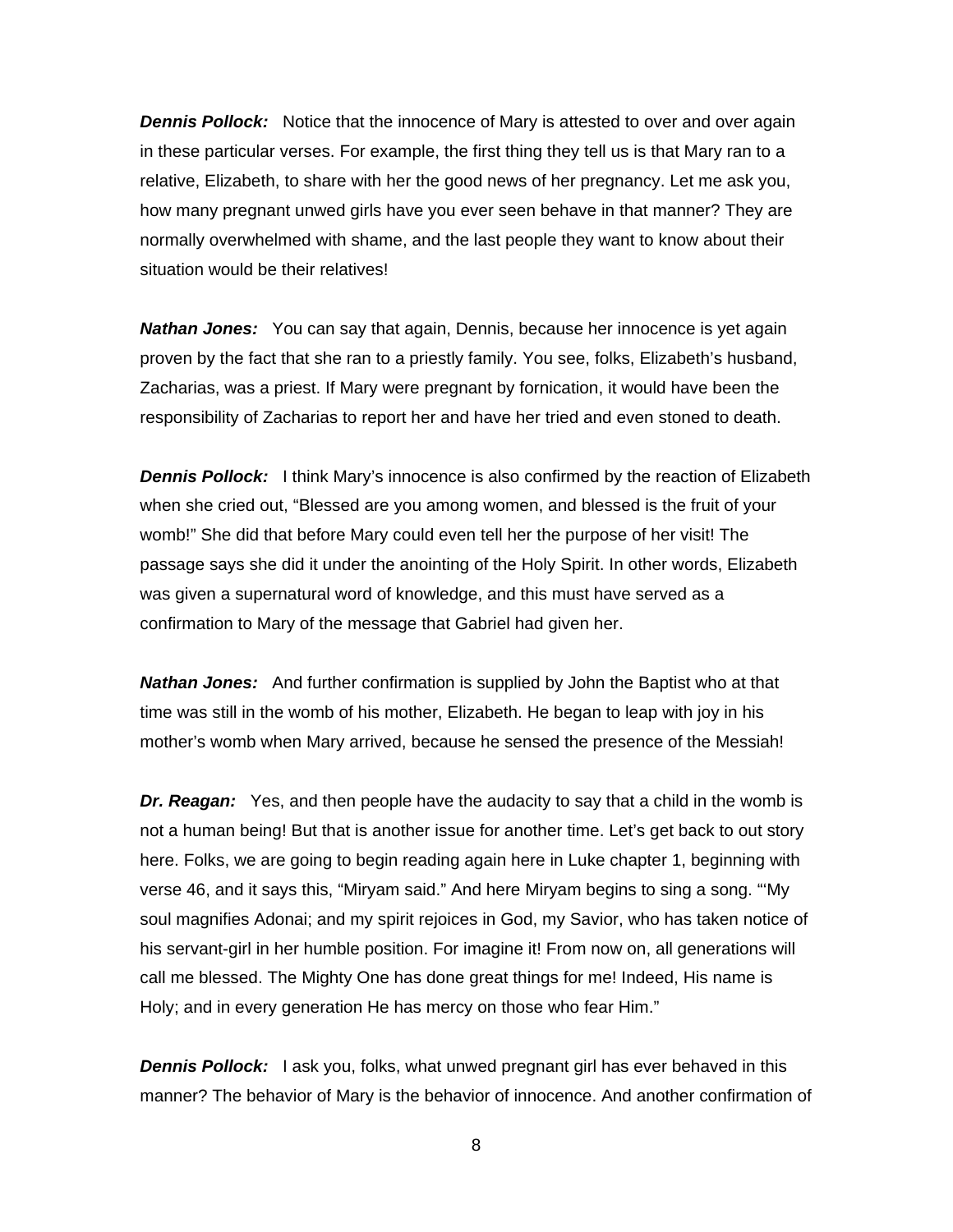her innocence is the behavior of her husband, Joseph. Matthew says that because Joseph was a righteous man, he at first wanted to divorce her quietly, but then changed his mind and decided to go ahead with the marriage because an angel appeared to him and assured him of Mary's innocence.

# **Part 4**

*Dr. Reagan:* Well folks, as we have seen, the Scriptures are filled with solid evidence of the virgin birth. And yet, they do not prove the virgin birth because the virgin birth, like the deity of Jesus and His resurrection, must ultimately be accepted by faith. But, we are not called to exercise a blind faith. We are given substantial evidence upon which to base our faith.

*Nathan Jones:* And even with all that substantial evidence, the world keeps screaming "It is impossible!" In response, we need to keep in mind the words that the angel Gabriel spoke to Mary. He said, "With God, nothing is impossible."

*Dr. Reagan:* Amen! Nathan, and Amen again. Folks, what the world so desperately needs today is the simple, child-like faith of Mary when she said, "Behold, I am the hand maiden of the Lord; let it be done to me according to the Lord's Word."

*Dennis Pollock:*In that regard Dave, I'd like to add a word about Mary. You know folks, in the Protestant tradition Mary has been almost completely ignored, probably due to the fact that Catholics have given her so much attention. Now, she certainly is not to be elevated to the status of a god, as some have done, but she does deserve our attention. For one thing, most people don't seem to be aware of the fact that she was probably only about 14 years old at most when she was visited by the angel Gabriel. That was the age of marriage in Israel at that time, as it still is in much of that part of the world. So, we are talking here about a teenage girl who is a model of faith and purity and devotion to God. And one of the keys to her character is revealed in the song of rejoicing that she sang when she was pregnant with the Christ Child. That song, recorded in Luke 1, reveals that she was steeped in the Scriptures. She obviously had been born into a righteous family where she had been taught God's Word from childhood.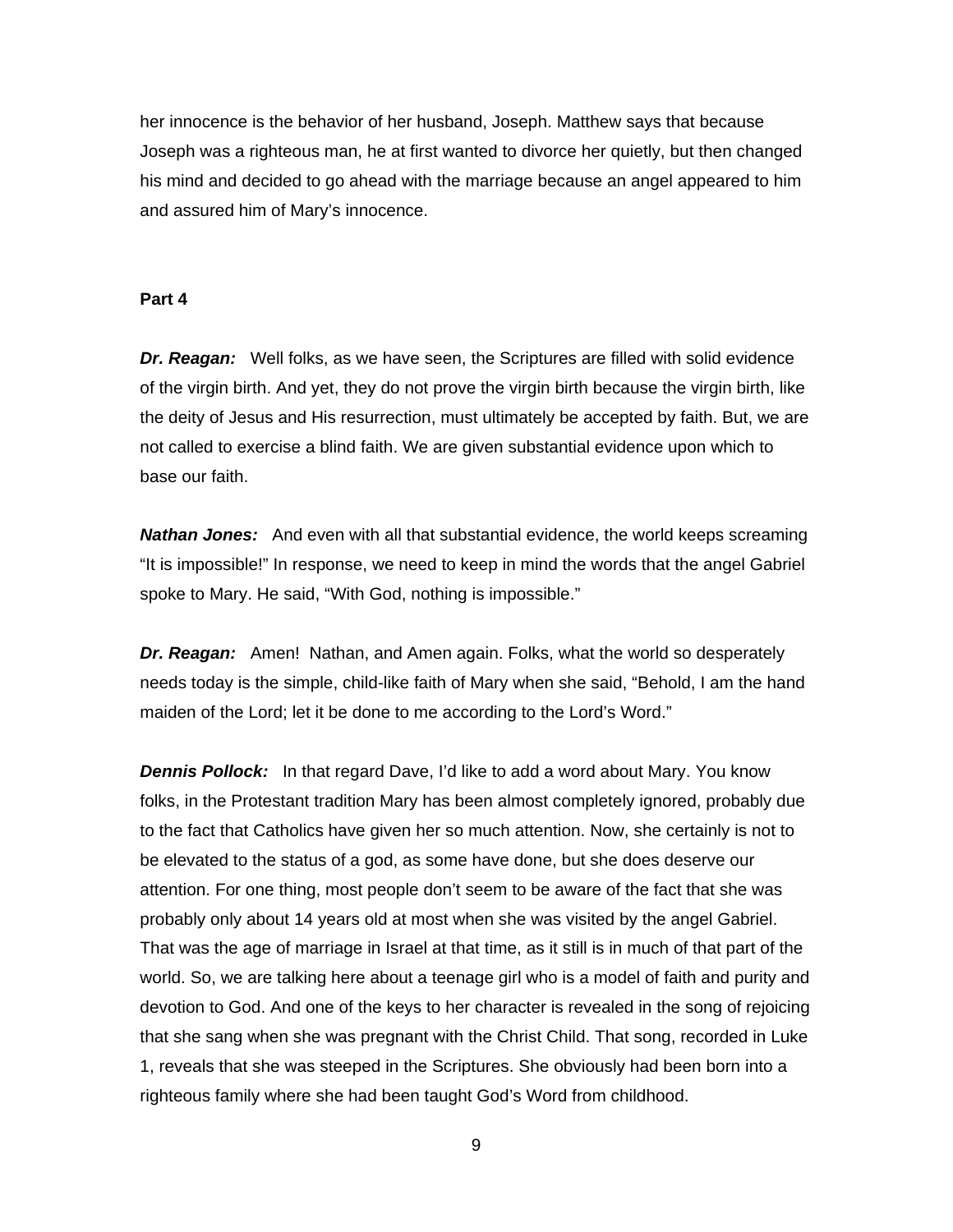*Nathan Jones:* Nevertheless, Dennis, she was still a sinner in need of a Savior, just like us.

*Dr. Reagan:* And that's right, Nathan. And she began her song of rejoicing by saying, "My soul exalts the Lord, and my spirit has rejoiced in God my Savior." My Savior, you know like Mary, all of us have sinned folks, all of us have fallen short of the glory of God. All of us need a Savior. Nathan, when people contact you thru our website as they do everyday, asking you what they must do to be saved, what do you tell them?

*Nathan Jones:* Well Dave, I go back to the ground level, to the very beginning. When God first made mankind we had a perfect, personal relationship with Him. We could walk and talk and see God face-to-face. But, when Adam and Eve disobeyed God, they rebelled against Him. And they broke that perfect relationship with their sin. And, as the Bible tells us in Romans 6:23, "the wages of sin is death." Because of sin, all people then began to die and now face the same just judgment God's going to give Satan and his rebellious demons, namely, Hell. And so, not only did Adam and Eve begin to live in rebellion against God, but we ourselves live in rebellion against God because of our own sin, for as Romans goes on to tell us, "For all have sinned and fall short of the glory of God." Have you ever lied? Have you ever stolen something? Have you ever committed adultery in your heart by looking at someone lustfully? If you've done even one of those things, then you, too, have sinned. Do you realize that you are a sinner living in rebellion against God and are in need of His forgiveness? Maybe the most wonderful characteristic about God is His love. He doesn't want to send us to Hell, even though His just nature requires Him to do so. God demonstrated His own love for us in this, that even while we were still sinners, He sent His son Jesus to die in our place for our sins. Jesus' death is God's lifeline to us. He's done all the work on the cross. Jesus even beat death for us by coming back to life. But, like any free gift, it must be accepted. If you were floating and lost in an ocean and a ship threw you a life preserver, you'd have to accept it and grab hold of it to be rescued. And the same goes with God's life preserver, God's salvation. When God promised in Acts 2:21 that everyone who calls on the name of the Lord will be saved. To grab hold of God's promise, pray right now. Dear Jesus, forgive me of my sins. Be my Savior. Jesus in turn will make you a brand new person inside, and when you die, He promises you will live forever with Him in perfect peace.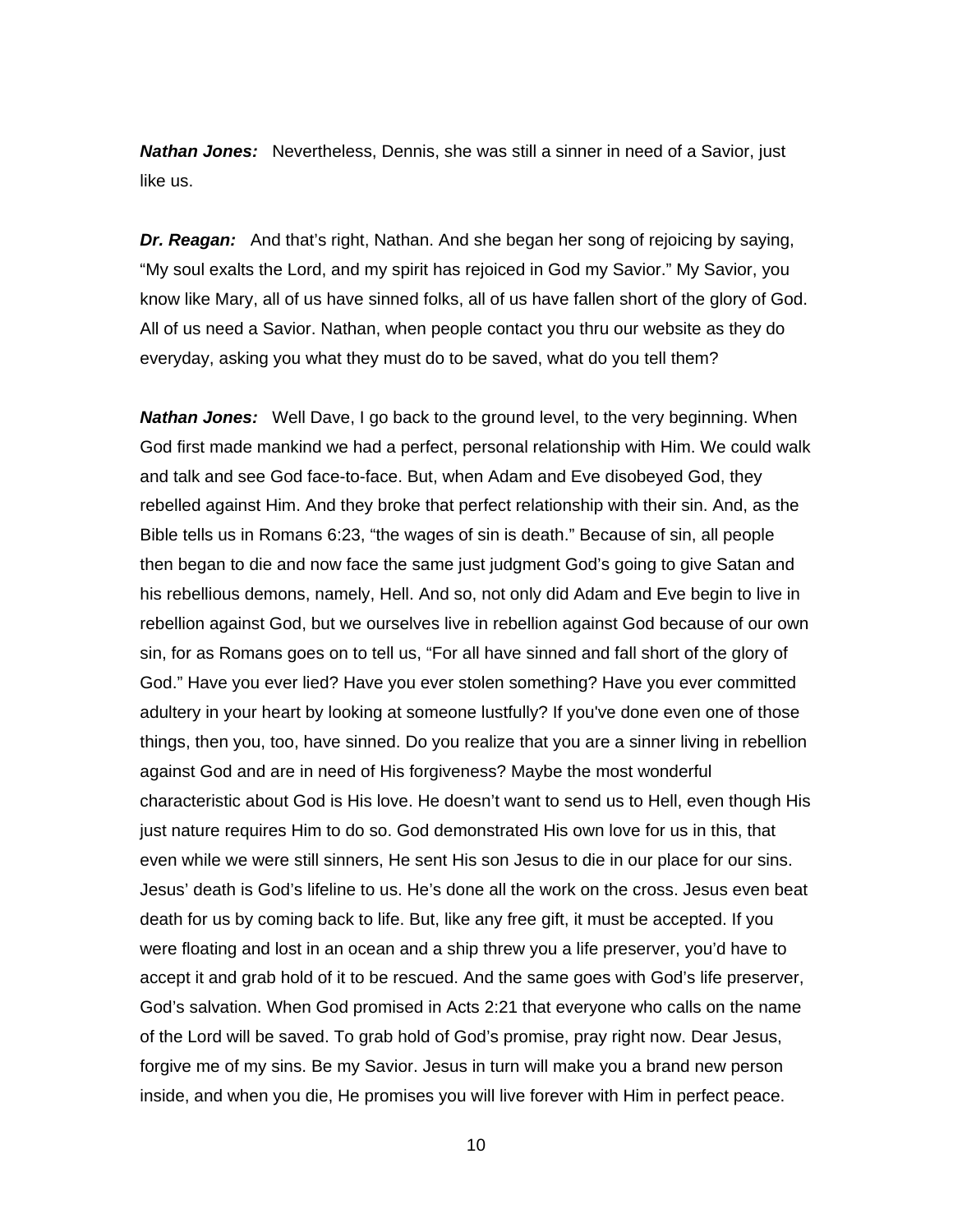And that relationship is restored. You are a new creation, and considered a child of God. If you haven't got a Bible, go get one quickly and begin reading the part called the Gospel According to John. Gather with others who have accepted Jesus as Savior so you can grow in your knowledge and relationship with God. And tell others by being baptized and allowing God's Holy Spirit to live in you so that God can guide you in developing your personal relationship with Him.

*Dr. Reagan:* Thank you, Nathan, I appreciate that. And now folks, let's pause for a moment for a message about a special DVD Christmas album we have produced.

## **Part 5**

*Dr. Reagan:* I want to share with you three of my all time favorite Christmas cards. The first is entitled, "God's Greatest Gift." And it was a message written by Amanda Bradley. Nathan, how about reading it for us.

*Nathan Jones:* Sure. Christmas reminds us of God's greatest gift that He sent on that glorious night, Jesus was born in a Bethlehem stable beneath a star's heavenly light. Christmas reminds us to share our faith always and practice God's message of giving, to give when we're needed and do all we can to bring joy and beauty to living. Christmas reminds us to reach out to others as God reaches out from above. Christmas reminds us there will always be hope, there will always be God and His love. May the joy of Christmas fill your heart with happiness today, may the hope of Christmas light your path and guide you on your way. May the promise of Christmas help to show God's boundless love for you, may the blessings of Christmas warm your heart today and always, too.

*Dr. Reagan:* Thank you, Nathan that was beautiful. And now, Dennis, I would like you to read the second one. This was one was written by a fellow by the name of B. J. Hoff. Okay.

**Dennis Pollock:** The first time He came, He came gently on a starlit night, in a silent hush, with no fanfare. But when He comes again, the earth will shake, the stars will fall,